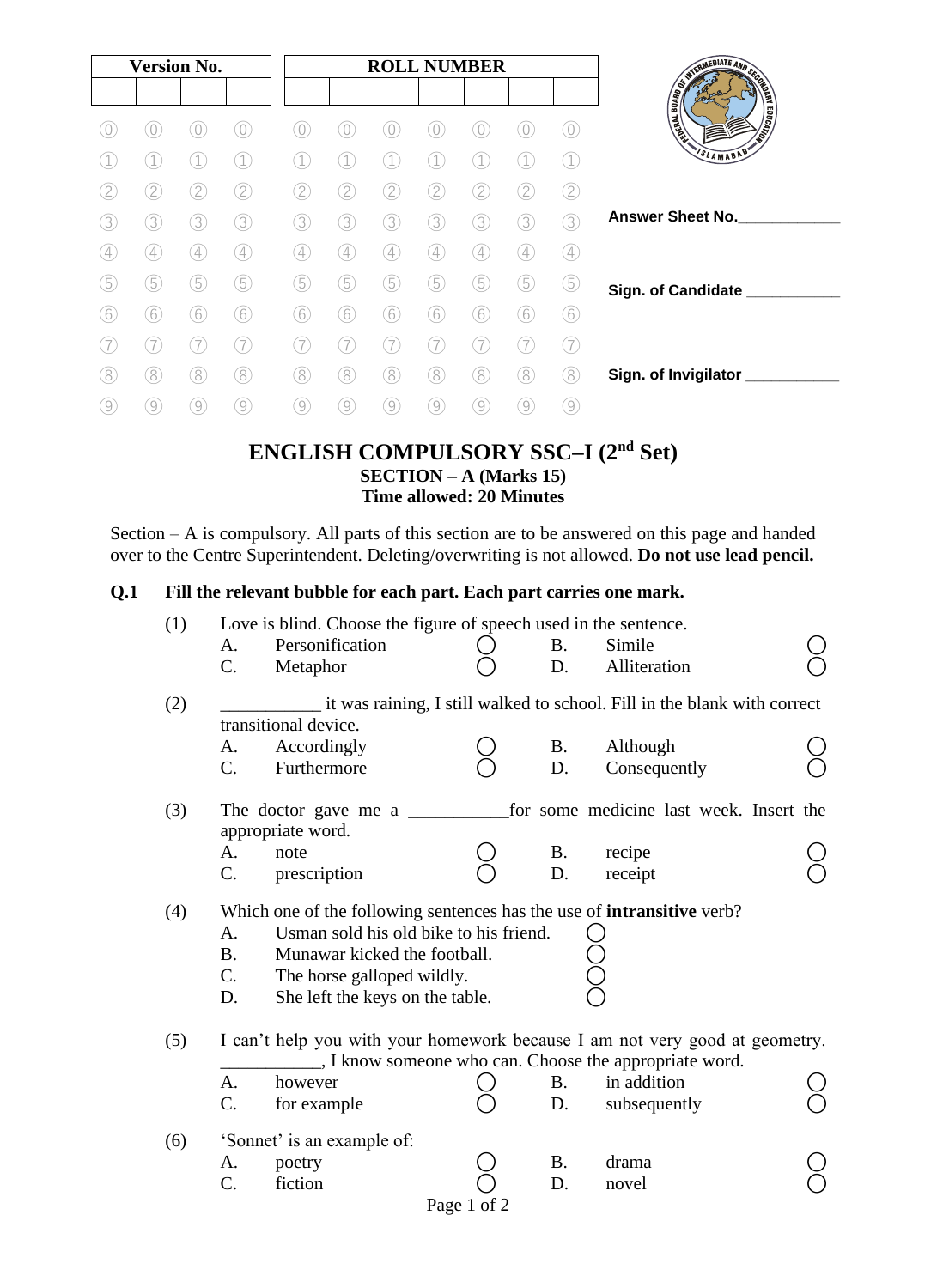| (7)  | А.<br>C.                          | How happy is he here! Choose the poetic device used in the line.<br>simile<br>metaphor | <b>B.</b>        | alliteration<br>D. personification                                                     |  |
|------|-----------------------------------|----------------------------------------------------------------------------------------|------------------|----------------------------------------------------------------------------------------|--|
| (8)  |                                   | underlined word has the same meaning as:                                               |                  | I felt an <b>intolerable</b> sorrow, realizing that my friend could be so mean. The    |  |
|      | A.<br>$C_{\cdot}$                 | unwelcome<br>unbearable                                                                | <b>B.</b><br>D.  | unnatural<br>unwanted                                                                  |  |
| (9)  |                                   | the word brutal mean?                                                                  |                  | It has been an extremely <b>brutal</b> summer with very hot temperatures. What does    |  |
|      | A.<br>C.                          | harsh<br>pleasant                                                                      | <b>B.</b><br>D.  | windy<br>gentle                                                                        |  |
| (10) |                                   |                                                                                        |                  | He is interested ____________ learning English. Fill in the blank with suitable        |  |
|      | preposition.<br>A.<br>$C_{\cdot}$ | on<br>to                                                                               | <b>B.</b><br>D.  | in<br>for                                                                              |  |
| (11) | A.                                | Select the plural form of the word Alumnus.<br>alumni                                  | <b>B.</b>        | alumnae                                                                                |  |
|      | Β.                                | alumus                                                                                 | $\overline{C}$ . | alumna                                                                                 |  |
| (12) |                                   | sentence type as:                                                                      |                  | These students are best friends, and they plan to go to college together. Identify the |  |
|      | А.<br>$C_{\cdot}$                 | simple<br>complex                                                                      | D.               | B. compound<br>compound-complex                                                        |  |
| (13) |                                   |                                                                                        |                  | My sister is a very kind and generous person. ______________, she helps me with        |  |
|      | C.                                | my homework and drives me to basketball practice.<br>A. Likewise<br>As a result        | <b>B.</b><br>D.  | Additionally<br>For example                                                            |  |
| (14) |                                   | suitable words related to degrees of adjective.                                        |                  | Tania is older ________ Saira, while Resham is _______ oldest. Fill in the blanks with |  |
|      | А.<br>C.                          | than, the<br>from, the                                                                 | <b>B.</b><br>D.  | then, the<br>than, an                                                                  |  |
| (15) |                                   |                                                                                        |                  | Would you mind ______ the gate, please? Fill in the blanks with suitable form of       |  |
|      | verb.<br>A.<br>C.                 | closed<br>to close                                                                     | B.<br>D.         | close<br>closing                                                                       |  |

\* \* \* \* \*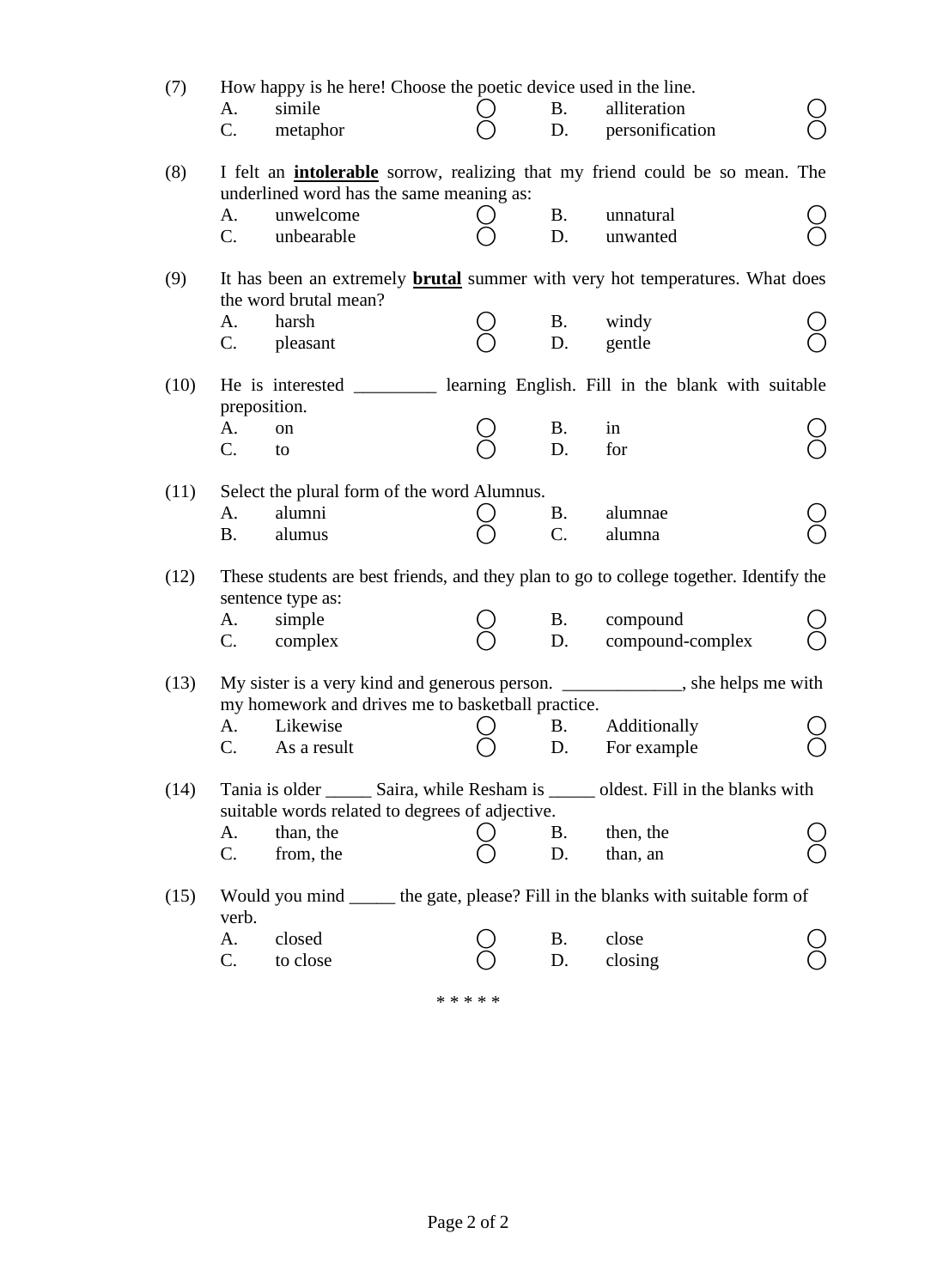

Federal Board SSC-I Examination English (Compulsory) Model Question Paper (Curriculum 2006)

Time allowed: 2.40 hours Total Marks: 60

Note: Answer the questions in sections 'B' and 'C' at the place specified for it therein on the separately provided E-Sheet. Write your answers neatly and legibly.

## **SECTION – B** (Marks 40)

- **Q.2** Read the following passage carefully and answer any **FIVE** questions including **Question No.(i)** appended to it.
- **Note:** Question (i) about summary writing is compulsory carrying 06 marks while rest of the questions carry 03 marks each.  $(6 + 4 \times 3 = 18)$

Drug addiction is a common problem all over the world today. There are many forms of drug addiction but the most dangerous of all is the absolute dependence on it. Long term use of drugs causes permanent mental and physical sickness. Some kinds of drugs that cause disturbance of mind and body are heroin, marijuana, tobacco, valium, cocaine and alcohol.

Drug addiction is caused by the environmental factors. A few important environmental factors that may cause drug addiction are bad peer influence and troubled domestic background. When young people remain in bad company and do experiments in the name of adventure, they may fall **prey** to addiction. The people who are dissatisfied and discontented with their lives may also resort to drug addiction in order to seek and escape from responsibilities of life.

The most important measure to be taken in this regard is the rehabilitation and recovery of a drug addict. In many countries, including Pakistan, addicts, their families and friends consider it a taboo to share their problem with others. They feel **embarrassed** to talk about it for fear of being declared an **outcast**. This not only makes the cure difficult but in most of the cases the addicts die due to lack of timely treatment and counselling.

Rehabilitation centers are the best places for the recovery process of the addicts. Complete medical support and guidance is provided to these people in these centers. Drug abusers, therefore, must be taken to proper and certified rehabilitation centers where proper treatment and cure is available for them. However, this requires rapid identification of the problem of drug addiction and full cooperation of the victims with the team of these centers.

#### **QUESTIONS:**

- i. Write down the summary of the passage. Also suggest a suitable title.  $(5+1=6)$
- ii. Explain in your own words the difference between addiction and dependence.
- iii. How does a person get addicted?
- iv. How does the drug addiction affect a community?
- v. What are some effective treatments for drug addicts?
- vi. Evaluate writer's stance that addicts their families and friends, consider it a taboo to share their problem with others. Explain how drug addiction is a taboo? Give your point of view.
- vii. Write meaning of the underlined words.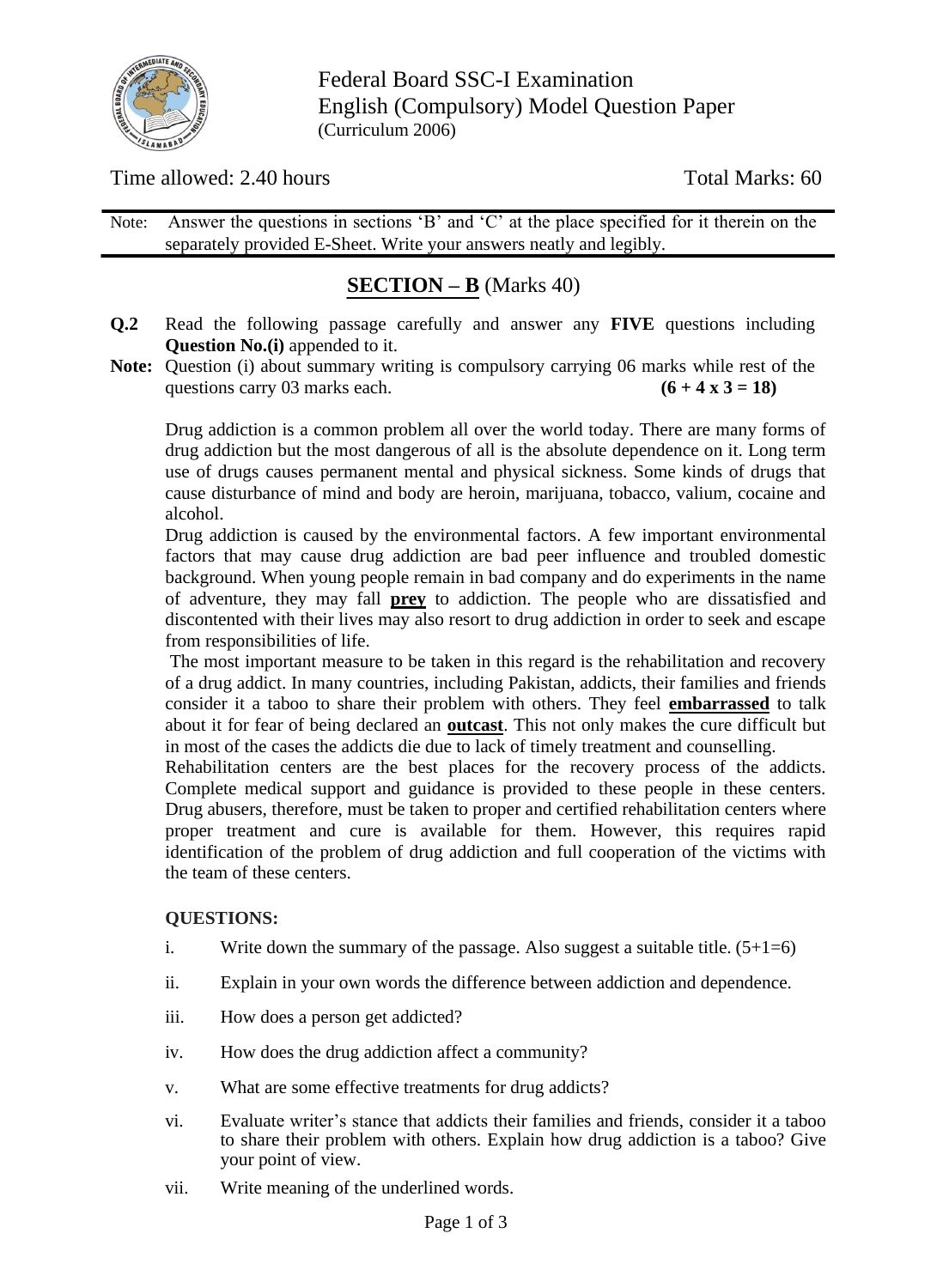**Q.3** a. Paraphrase any **ONE** of the following stanzas: **(3)** The woods are lovely, dark and deep, But I have promises to keep, And miles to go before I sleep, And miles to go before I sleep. **OR**

The man of life upright Whose guiltless heart is free From all dishonest deeds, Or thought of vanity.

b. Read the following stanza carefully and answer the questions given at the end: **(6)** Continuous as the stars that shine And twinkle on the milky way, They stretched in never-ending line Along the margin of a bay: Ten thousand saw I at a glance Tossing their heads in sprightly dance.

#### **QUESTIONS:**

- i. Identify and write any two poetic devices used in the stanza. (2)
- ii. What is the effect of the beauty of nature on human life? (2)
- iii. Explain what is stated clearly and what is the implied message of the stanza? (2)

#### **OR**

My life is cold, and dark, and dreary; It rains, and the wind is never weary; My thoughts still cling to the mouldering past, But the hopes of youth fall thick in the blast, And the days are dark and dreary.

### **QUESTIONS:**

- i. Write the rhyming scheme and also write any one poetic device used in the stanza.  $(1+1)$
- ii. Which aspect of human life has been depicted in the stanza? (2)
- iii. How does the mood of the poet correspond with the environment around? (2)
- **Q.4** a. Fill in the blanks with appropriate adjectives. **(5)** Rich nations can afford to feed the \_\_\_\_\_people. The \_\_\_\_\_people, whose stories appeared in this newspaper last week, have now found a place to live in. \_\_\_\_\_people need to be looked after, so money must be spent on hospitals. Life must be very hard for\_\_\_\_\_people in our society today, so government must set new industries to overcome this issue. The prices of daily consumer items must be reduced to give advantage to the general public.
	- b. Use the Verbs as directed in the parentheses. (any **FIVE**) **(5)**

- i. She cuts vegetables. (change into simple past tense)
- ii. He drew the sword that he might defend himself. (change into past continuous)
- iii. The time when the boat leaves is not yet fixed. (change into simple future)
- iv. He thought that he was safe there. (change into past perfect tense)
- v. It is raining. (change into present perfect continuous tense)
- vi. The report that he was killed is untrue.(change into interrogative tense )
- vii. He thought he knew your address.(change into simple present tense)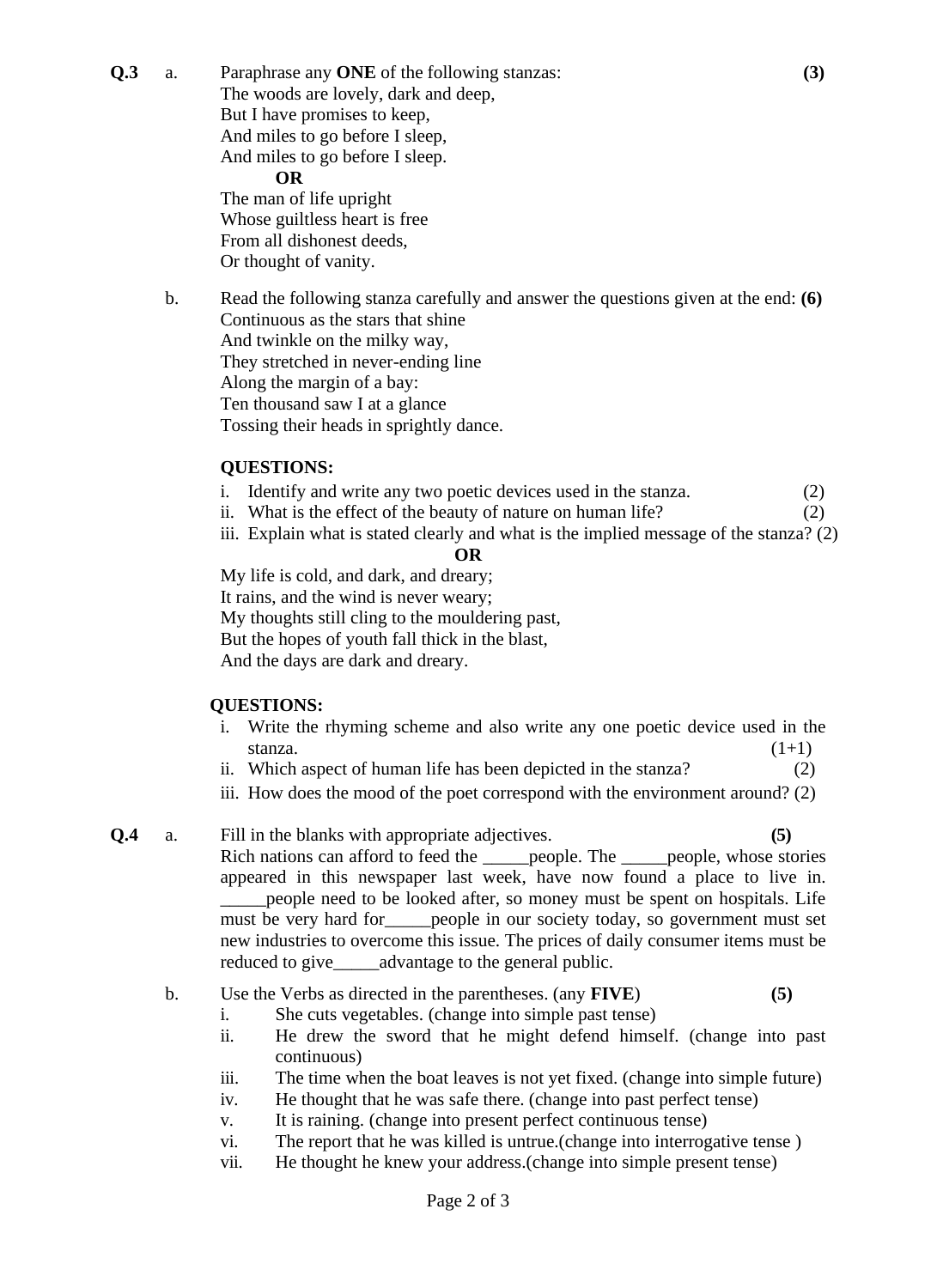c. Punctuate the following paragraph/line(s): **(3)**

.so youre on the job every day I hugged him

### **SECTION – C (Marks 20)**

- **Q.5** Write an email to your father asking him to send you some funds for admission fee. **(8) OR** Write an application for sick leave to the headmaster of your school. **(8)**
- **Q.6** Write a paragraph of about 80 to 100 words on any **ONE** of the following: (6)<br>**Nature, The Best Healer OR My Identification, Educated Pakistan OR My Identification, Educated Pakistan**
- **Q.7** Translate the following passage into Urdu: **(6)**  Pakistan is facing several national and international problems these days. Our enemies are in a constant pursuit to harm us. We know it very well. The enemy of the Muslim Ummah is very clever and cunning. To get out of these problems, we need a sincere and honest leader who can bring us out of destruction and oppression. We need to learn a lesson from our glorious past.

**OR**

Write a dialogue between a customer and a shopkeeper on prices of daily consumer items highlighting the issue of inflation (rising prices).

\* \* \* \* \*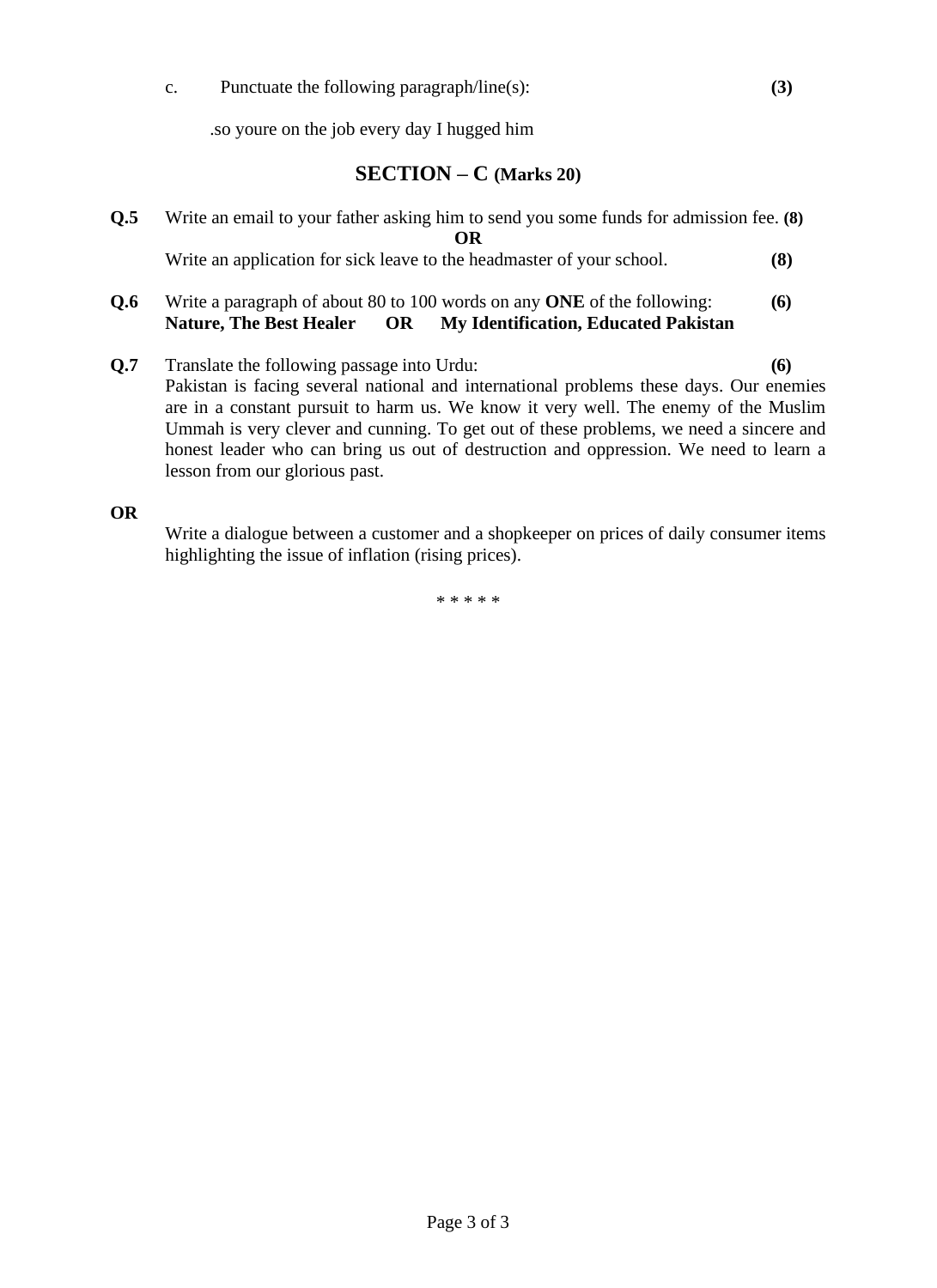## **ENGLISH (COMPULSORY) SSC-I (2nd Set)**

## Student Learning Outcomes Alignment Chart

(Curriculum 2006)

| S<br>#           | Q No.     |                |                     |                |                                                                                                                                                                                                                                |                    |                                    |
|------------------|-----------|----------------|---------------------|----------------|--------------------------------------------------------------------------------------------------------------------------------------------------------------------------------------------------------------------------------|--------------------|------------------------------------|
|                  |           | Competency No. | <b>Standard No.</b> | Bench Mark No. | <b>Student Learning</b><br><b>Dutcomes</b>                                                                                                                                                                                     | Cognitive Level ** | <b>Allocated Marks in</b><br>Paper |
| 1.               | $Q-1(1)$  | $\overline{1}$ | $\overline{2}$      | $\mathbf{1}$   | Read and recognize literary techniques such                                                                                                                                                                                    | K                  | $\mathbf{1}$                       |
|                  |           |                |                     |                | as repetition, personification and alliteration                                                                                                                                                                                |                    |                                    |
| 2.               | $Q-1(2)$  | $\mathbf{1}$   | $\mathbf{1}$        | $\mathbf I$    | Identify and recognize the functions of<br>transitional devices used for coherence and<br>cohesion.                                                                                                                            | K                  | $\mathbf{1}$                       |
| 3.               | $Q-1(3)$  | $\mathbf{1}$   | $\mathbf{1}$        | $\rm II$       | Apply critical thinking to interact with text and<br>use intensive reading strategies (while-reading)<br>to<br>• use context to infer missing words.                                                                           | U                  | $\mathbf{1}$                       |
| $\overline{4}$ . | $Q-1(4)$  | $\overline{4}$ | 3                   | $\mathbf I$    | Illustrate use of transitive and intransitive<br>verbs.                                                                                                                                                                        | K                  | $\mathbf{1}$                       |
| 5.               | $Q-1(5)$  | $\mathbf{1}$   | $\mathbf{1}$        | $\mathbf I$    | Identify and recognize the functions of<br>transitional devices used for coherence and<br>cohesion.                                                                                                                            | K                  | $\mathbf{1}$                       |
| 6.               | $Q-1(6)$  | $\mathbf{1}$   | $\overline{2}$      | $\mathbf I$    | Recognize genres of literature,<br>fiction,<br>nonfiction, poetry, legend, myth.                                                                                                                                               | $\bf K$            | $\mathbf{1}$                       |
| 7.               | $Q-1(7)$  | $\mathbf{1}$   | $\overline{2}$      | $\mathbf{1}$   | Read and recognize literary techniques such<br>as repetition, personification and alliteration                                                                                                                                 | K                  | $\mathbf{1}$                       |
| 8.               | $Q-1(8)$  | $\overline{4}$ | $\overline{2}$      | $\mathbf{1}$   | Enhance and use appropriate vocabulary and<br>correct spelling in speech and writing:<br>$\blacktriangleright$ Deduce the meaning of unfamiliar words<br>from the context using contextual clues.                              | K                  | $\mathbf{1}$                       |
| 9.               | $Q-1(9)$  | $\overline{4}$ | $\overline{2}$      | $\mathbf I$    | Enhance and use appropriate vocabulary and<br>correct spelling in speech and writing:<br>▶ Understand connotations and denotations;<br>explore the use of synonyms with varying<br>shades of meaning used for various purposes | U                  | $\mathbf{1}$                       |
| 10.              | $Q-1(10)$ | $\overline{4}$ | 3                   | $\mathbf{1}$   | Illustrate the use of prepositions of position,<br>time and movement and direction                                                                                                                                             | K                  | $\mathbf{1}$                       |
| 11.              | $Q-1(11)$ | $\overline{4}$ | 3                   | $\mathbf I$    | Apply rules of change of number of nouns<br>learnt earlier.                                                                                                                                                                    | $\boldsymbol{K}$   | $\mathbf{1}$                       |
| 12.              | $Q-1(12)$ | $\overline{4}$ | 3                   | 3              | Identify and differentiate between simple,<br>compound and complex sentences.                                                                                                                                                  | U                  | $\mathbf{1}$                       |
| 13.              | $Q-1(13)$ | $\mathbf{1}$   | $\mathbf{1}$        | $\bf I$        | Identify and recognize the functions of<br>transitional devices used for coherence and<br>cohesion.                                                                                                                            | K                  | $\mathbf{1}$                       |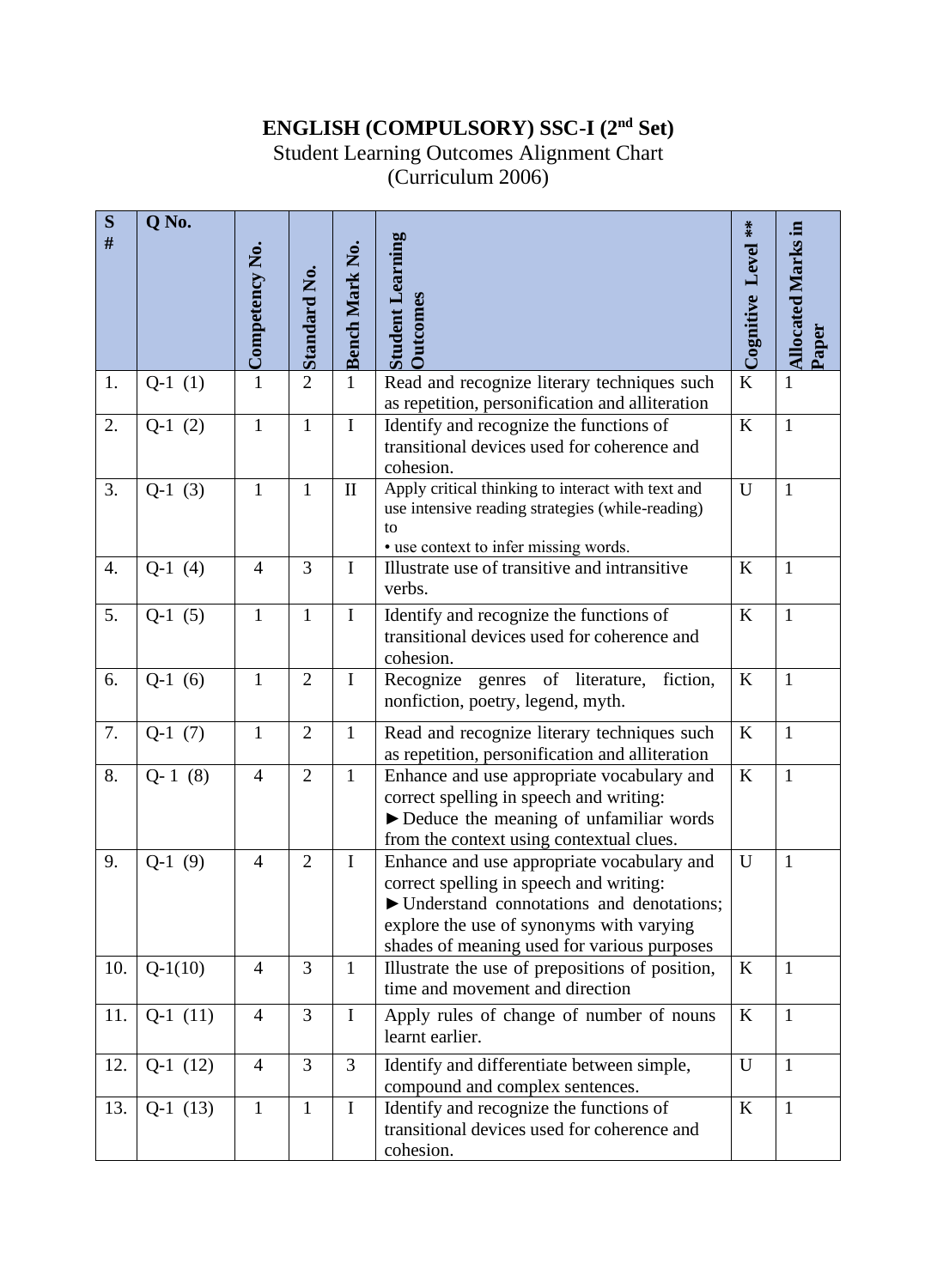| 14. | $Q-1$ (14)                     | 4              | 3              | $\mathbf I$  | Classify adjectives into different types.                                                                                                                              | K | $\mathbf{1}$   |
|-----|--------------------------------|----------------|----------------|--------------|------------------------------------------------------------------------------------------------------------------------------------------------------------------------|---|----------------|
| 15. | $Q-1(15)$                      | $\overline{4}$ | $\overline{3}$ | $\mathbf I$  | Illustrate use of regular and irregular verbs in<br>speech and writing.                                                                                                | K | $\mathbf{1}$   |
| 16. | $Q-2$ (i)                      | $\overline{2}$ | 1              | $\mathbf{I}$ | Use summary skills to write summary/ précis of<br>simple passages / poems                                                                                              | A | 6              |
| 17. | $Q-2$ (ii)                     | $\mathbf{1}$   | $\mathbf{1}$   | $\mathbf{I}$ | Apply critical thinking to interact with text<br>and use intensive reading strategies (while-<br>reading) to scan to answer short questions.                           | U | 3              |
| 18. | $Q-2$ (iii)                    | $\mathbf{1}$   | 1              | $\mathbf{I}$ | Apply critical thinking to interact with text<br>and use intensive reading strategies (while-<br>reading) to scan to answer short questions.                           | U | 3              |
| 19. | $Q-2$ (iv)                     | $\mathbf{1}$   | 1              | $\mathbf{I}$ | Apply critical thinking to interact with text<br>and use intensive reading strategies (while-<br>reading) to scan to answer short questions.                           | U | 3              |
| 20. | $Q-2$ (v)                      | $\mathbf{1}$   | $\mathbf{1}$   | $\mathbf{I}$ | Apply critical thinking to interact with text<br>and use intensive reading strategies while<br>reading to comprehend/interpret text by<br>applying critical thinking.  | K | 3              |
| 21. | $Q-2$ (vi)                     | $\mathbf{1}$   | $\mathbf{1}$   | $\mathbf{I}$ | Apply critical thinking to interact with text<br>and use intensive reading strategies (while-<br>reading) to explore viewpoints/ideas and<br>issues.                   | U | $\overline{3}$ |
| 22. | $Q-2$ (vii)                    | $\mathbf{1}$   | $\mathbf{1}$   | $\rm II$     | Apply critical thinking to interact with text<br>and use intensive reading strategies (while-<br>reading) to <i>deduce meaning of difficult words</i><br>from context. | U | $\overline{3}$ |
| 23. | $Q-3-(a)-I$<br>$&$ II          | $\overline{2}$ | 1              | $\mathbf{I}$ | skills<br>paraphrasing<br>Use<br>paraphrase<br>to<br>stanzas<br>Restate the message in simple prose                                                                    | U | 3              |
| 24. | $Q-3-(b)-$<br>$(I & H) - i$    | $\mathbf{1}$   | $\overline{2}$ | $\mathbf{1}$ | Read and recognize literary techniques such<br>as repetition, personification and alliteration.                                                                        | K | $\mathbf{1}$   |
| 25. | $Q-3-(b)-$<br>$(I & H)$ -ii    | $\mathbf{1}$   | $\overline{2}$ | $\mathbf{1}$ | Read a poem and give orally and in<br>writing<br>• Theme and its development.<br>Personal response with justification                                                  | U | $\mathbf{1}$   |
| 26. | $Q-3-(b)-$<br>$(I & EII)$ -iii | $\mathbf{1}$   | $\overline{2}$ | $\mathbf{1}$ | Read a poem and give orally and in<br>➤<br>writing<br>• Theme and its development.<br>Personal response with justification                                             | U | $\mathbf{1}$   |
| 27. | $Q-4$ (a)                      | $\overline{4}$ | 3              | $\mathbf{1}$ | Classify adjectives into different types.<br>Change and use degrees of adjectives.                                                                                     | U | 5              |
| 28. | $Q-4$ (b)                      | $\overline{4}$ | $\overline{3}$ | $\mathbf I$  | Illustrate use of tenses learnt earlier.<br>↘<br>Identify, change the form of, and use Present and<br>Past Perfect Continuous tenses                                   | K | 5              |
| 29. | $Q-4$ (c)                      | $\overline{4}$ | 3              | $\mathbf{I}$ | Recognize and rectify faulty punctuation in<br>given passages                                                                                                          | U | 3              |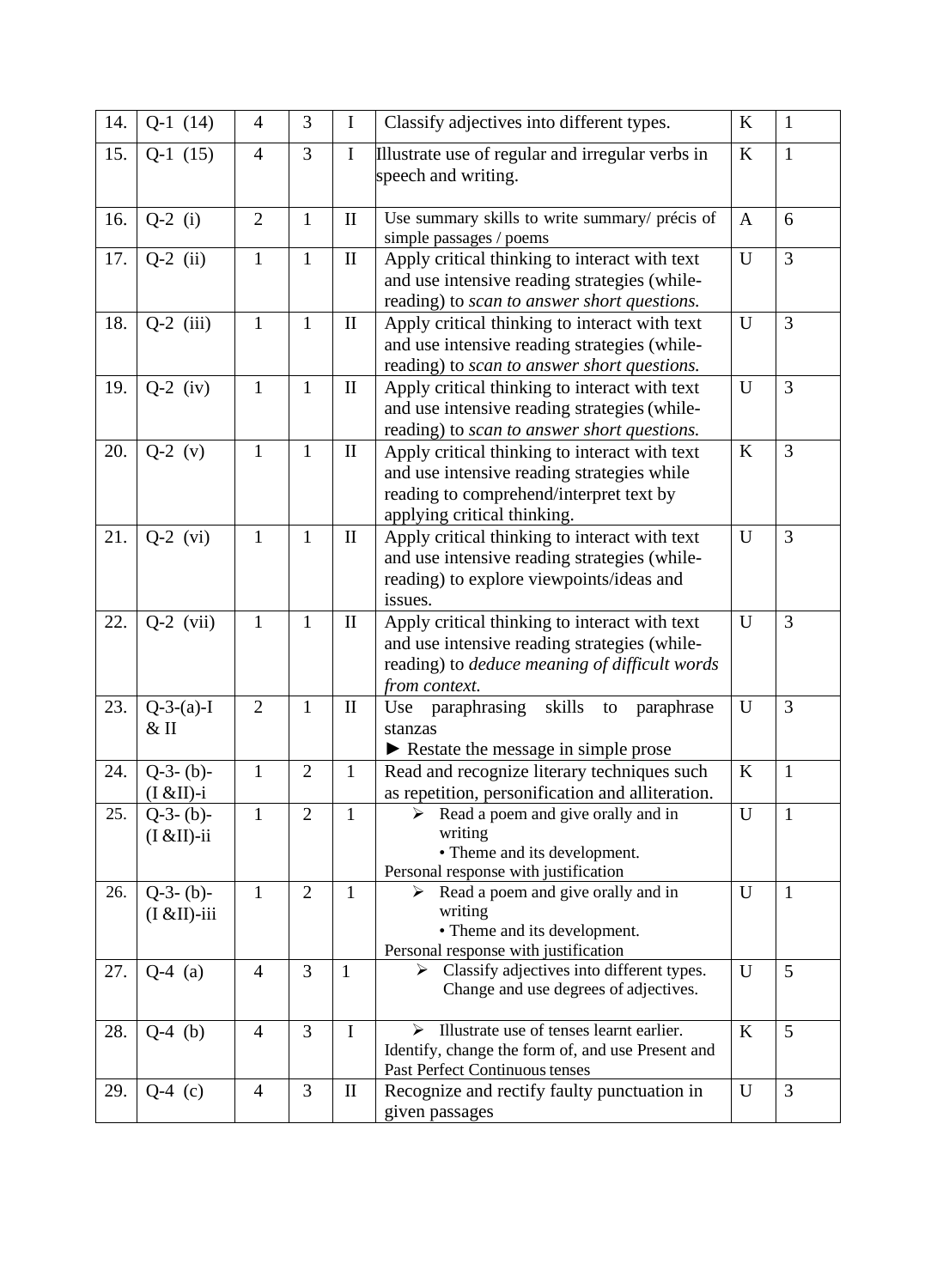| 30. | $Q-5$ | $\overline{2}$                   | $\mathbf{1}$                   | Ш                             | Write informal e mails in extended social and<br>academic environment/ Write and revise<br>applications to people in extended<br>environment using correct format, layout and                                                                                                                                                                                                                                                                                                                                                                                                                                                                                              | U<br>$+$<br>$\mathbf{A}$ | $4 + 4$ |
|-----|-------|----------------------------------|--------------------------------|-------------------------------|----------------------------------------------------------------------------------------------------------------------------------------------------------------------------------------------------------------------------------------------------------------------------------------------------------------------------------------------------------------------------------------------------------------------------------------------------------------------------------------------------------------------------------------------------------------------------------------------------------------------------------------------------------------------------|--------------------------|---------|
|     |       |                                  |                                |                               | tone.                                                                                                                                                                                                                                                                                                                                                                                                                                                                                                                                                                                                                                                                      |                          |         |
| 31. | $Q-6$ | $\overline{2}$                   | $\mathbf{1}$                   | $\mathbf I$                   | Write a unified paragraph on a given topic to<br>show<br>• Clear topic sentence using specific words,<br>vivid verbs, modifiers, etc.<br>• Adequate supporting detail (example,<br>illustration, definition, evidence, comparison,<br>contrast, cause and effect, clarification,<br>explanation) to develop the main idea.<br>• Appropriate pronoun-antecedent<br>relationship and transitional devices within a<br>paragraph.<br>• Chronological / sequential / spatial order of<br>arranging detail.<br>• Order of importance (most important to<br>least important and vice versa, general to<br>specific and vice versa).                                              | $\mathbf{A}$             | 6       |
| 32. | $Q-7$ | $\overline{4}$<br>$\overline{2}$ | $\overline{2}$<br>$\mathbf{1}$ | $\mathbf I$<br>$\overline{4}$ | Translate passages from English to Urdu.<br>Use the knowledge of literal and figurative<br>meaning, grammatical gender and syntax to<br>translate passages from English to Urdu.<br>OR<br>Plan, draft and revise writing to ensure that it<br>• is focused, purposeful and reflects insight<br>into the writing situation.<br>• has an organizational pattern that reflects a<br>clear overall progression of ideas through<br>proper use of signal and reference words.<br>• uses writing strategies as are appropriate to<br>the purpose of writing.<br>• has varied sentence structure and length.<br>• has a good command of language with<br>precision of expression. | $\mathbf{U}$             | 6       |

\*\* K= Knowledge, U= Understanding & A= Application